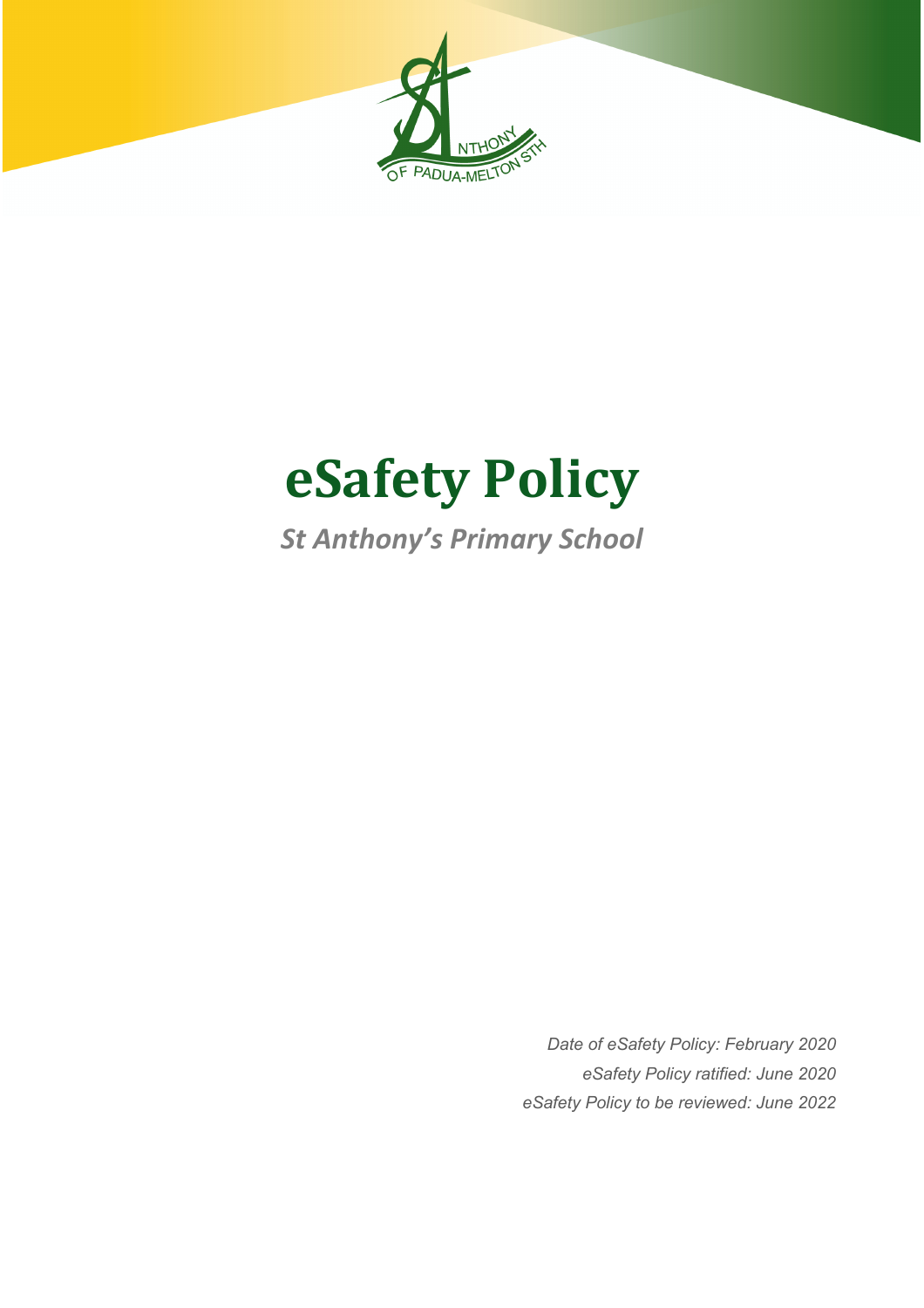

### **St Anthony's Primary School** *eSafety Policy*

*"Australian schools are learning communities that promote student wellbeing, safety and positive relationships so that students can reach their full potential. The five interconnected elements of leadership, inclusion, student voice, partnerships and support provide the foundation for enhanced student wellbeing and learning outcomes."*

Australian Student Wellbeing Framework 2018

#### *FOCUS*

Within an overarching **principle of inclusion**, there are seven minimum Standards that all schools must implement in line with Ministerial Order No 870. As educators, we have a mandatory obligation to create a culture which prioritises a safe, nurturing community for every child. The Standards provide a framework for routinely reviewing and strengthening child safety strategies, policies and practices. Ensuring the care, wellbeing and protection of children and young people in Catholic schools is inherent to the Catholic tradition which celebrates the sanctity and unique dignity of each human being.

At St. Anthony's Primary School we ensure we invest time and resources into raising a generation of smart, safe and responsible children who are capable and compassionate – both on and offline.

St. Anthony's Primary School has developed the eSafety policy using resources and information from the Victorian Department of Education and Early Childhood Development, Office for the eSafety Commissioner and through guidance from the eSmart program, an initiative of the Alannah and Madeline Foundation. The school has an eSmart committee that has collaborated on developing this policy and procedures. Parents and students of the school community contributed and provided feedback on this policy.

#### *AIM*

This policy aims to provide a common understanding of cybersafety and cyberbullying in relation to the core values at St Anthony's Primary School. We believe in teaching online safety education that is empowering, builds resilience and effects positive social change, while also promoting the development of safe and appropriate long-term behaviours. Our current teaching practice, in line with the Victorian Curriculum, supports the development of digital literacy among teachers, parents and students. St Anthony's Primary School takes into account the diversity of all students, including (but not limited to) the needs of Aboriginal students, students from culturally and/or linguistically diverse backgrounds, students with disabilities and students and young people who are vulnerable. The policy outlines the staff, student and parent responsibilities required to ensure that the learning environment at St Anthony's Primary School is respected, valued and understood. Staff and Student User Agreements and Cybersafety rules have been developed in order to maintain the integrity of our school values.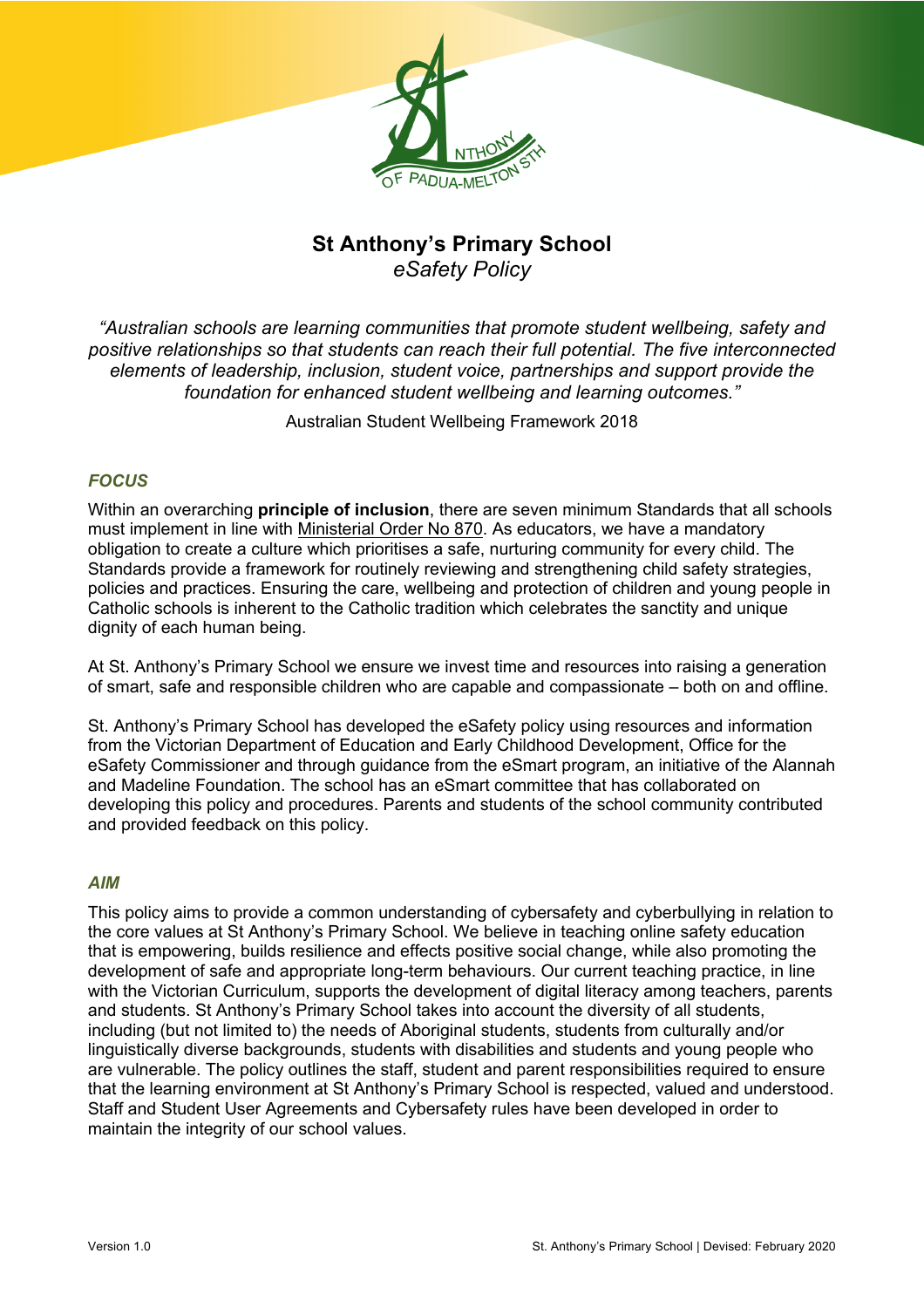

#### *DEFINITION OF COMMON TERMS*

#### *Bullying*

The national definition of bullying for Australian schools says;

*Bullying is an ongoing and deliberate misuse of power in relationships through repeated verbal, physical and/or social behaviour that intends to cause physical, social and/or psychological harm. It can involve an individual or a group misusing their power, or perceived power, over one or more persons who feel unable to stop it from happening.*

*Bullying can happen in person or online, via various digital platforms and devices and it can be obvious (overt) or hidden (covert). Bullying behaviour is repeated, or has the potential to be repeated, over time (for example, through sharing of digital records).*

*Bullying of any form or for any reason can have immediate, medium and long-term effects on those involved, including bystanders. Single incidents and conflict or fights between equals, whether in person or online, are not defined as bullying. – Bullying. No Way! 2019*

#### *Types of Bullying*

*There are three types of bullying behaviour:*

- *Verbal bullying which includes name calling or insulting someone about physical characteristics such as their weight or height, or other attributes including race, sexuality, culture, or religion*
- *Physical bullying which includes hitting or otherwise hurting someone, shoving or intimidating another person, or damaging or stealing their belongings*
- *Social bullying which includes consistently excluding another person or sharing information or images that will have a harmful effect on the other person.*

*If any of these behaviours occur only once, or are part of a conflict between equals (no matter how inappropriate) they are not bullying. The behaviours alone don't define bullying.*

*Verbal, physical and social bullying can occur in person or online, directly or indirectly, overtly or covertly. - Bullying. No Way! 2019*

#### *Cyberbullying*

The eSafety Commissioner's website defines cyberbullying as:

*"…the use of technology to bully someone — to deliberately and repeatedly engage in hostile behaviour to hurt them socially, psychologically or even physically. It is generally used to refer to the online abuse of children and young people. Groups and individuals can be both the perpetrators and targets of cyberbullying. Cyberbullying can take place on social media, through online chat and messaging services, text messages, emails, on message boards and in online forums that allow people to comment publicly."*

#### *Cybersafety*

The Enhancing Online Safety Act 2015 uses the following definition for cybersafety:

*Online safety for children means the capacity of Australian children to use social media services and electronic services in a safe manner, and includes the protection of Australian children using those services from cyber-bullying material targeted at an Australian child.*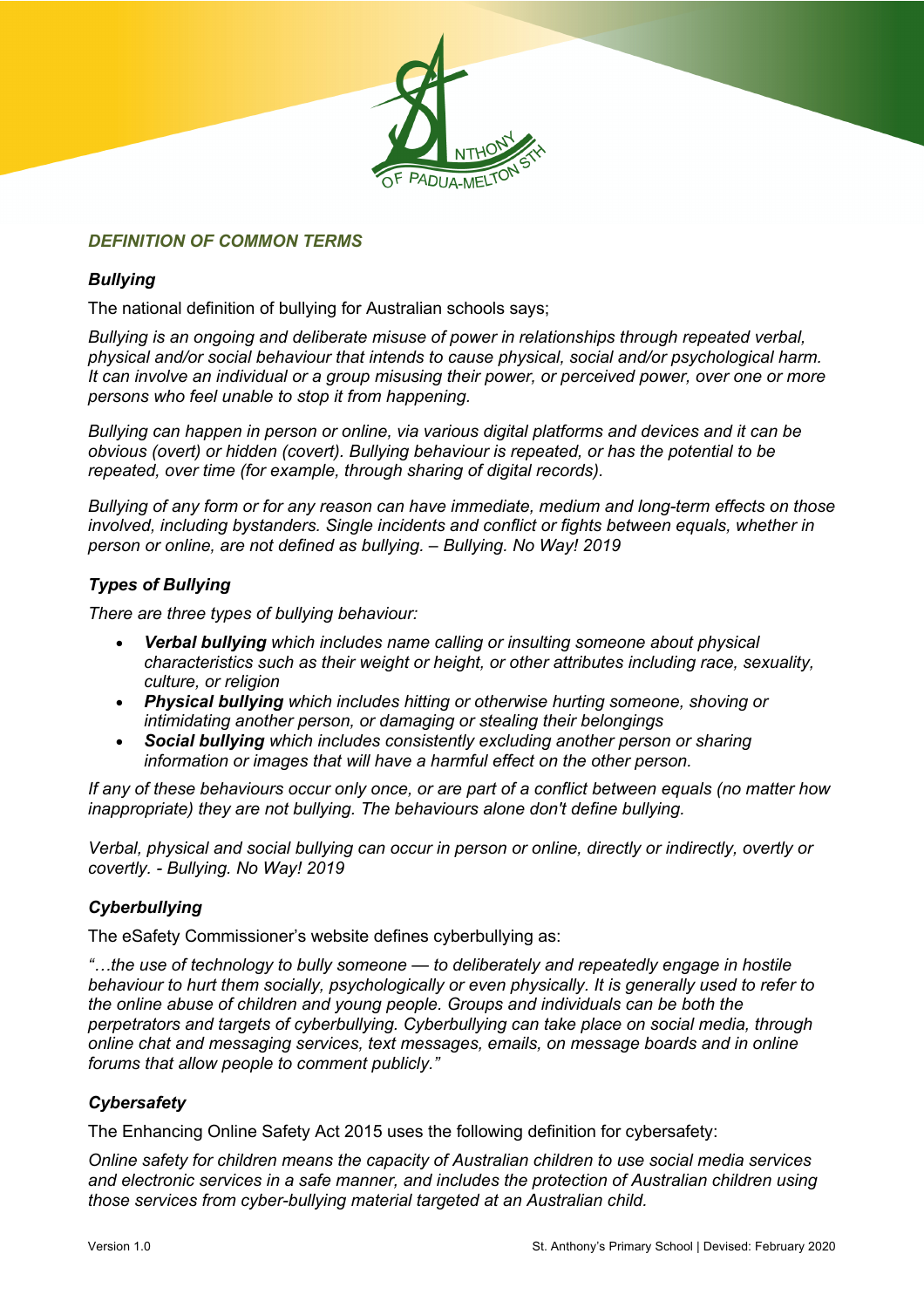

#### *Cyber-Risks*

*Cyber-risks are factors that contribute to or provide a platform for cyber-bullying or harm. These include unsupervised use of the internet, social media platforms, such as, Snapchat, Facebook, Instagram, Twitter and online marketing campaigns that promise prizes in return for personal details. Other cyber-risks include, stranger danger, inadvertently downloading viruses, hacking, insecure passwords and posting personal photos online. Tools, such as, firewalls, filters and antivirus software may help reduce cyber-risks.* 

#### *STUDENT WELLBEING*

Each morning from 8.50am until 9.00am, classes engage in Morning Circle. This technique, devised from the Berry Street Education Model, allows students to become centred and grounded in the presence of a safe and inclusive classroom. Following a structured approach, teachers lead their students through the reflection, allowing for purposeful dialogue and personal connections to occur. A School Counsellor is available for any students that require social and emotional support. This is allocated through a referral and needs-based process. All teachers are expected to integrate Social Emotional Learning into their weekly planners, focusing on relationship skills, self and social awareness, self-management and responsible decision making.

St Anthony's Primary School enforces the Child Safety Policy and the Child Safety Code of Conduct. (Appendix 1) **All staff** have an obligation to report and respond to incidents, disclosures and suspicions of child abuse. School staff are briefed about mandatory reporting in Terms 1 and 3 each year.

#### *CURRICULUM*

At St. Anthony's Primary School, cybersafety and respectful relationships are explicitly taught across all levels. The school is developing a wellbeing model based on the Australian Student Wellbeing Framework and EXCEL: Wellbeing for Learning which encompasses the intersecting dimensions of enable, connect, engage and learn. St Anthony's Primary School has five core values that foster a safe, supportive and inclusive environment, allowing all students to flourish and experience success. St Anthony's is using appropriate cyber safety units from the Office of the eSafety Commissioner, and the Victorian Curriculum.

St. Anthony's Primary School also participates in cross level teaching and promotion of cybersafety and participates in Safer Internet Day, Harmony Day, National Day of Action against Bullying and Violence, Day for Daniel and has a "buddy" program for Foundation and Senior students.

#### *CYBERBULLYING & BULLYING MANAGEMENT PROCESS*

St. Anthony's Primary School has developed a process for reporting, responding to, and collecting data in relation to cyberbullying / bullying and isolated incidents. This is in the form of a flow-chart. Staff and students have been explicitly taught this reporting process. (Appendix 2) The school has also developed an ethical reporting system of any cyber bullying related incidents. (Appendix 3) The school also has a Positive Behaviour Policy.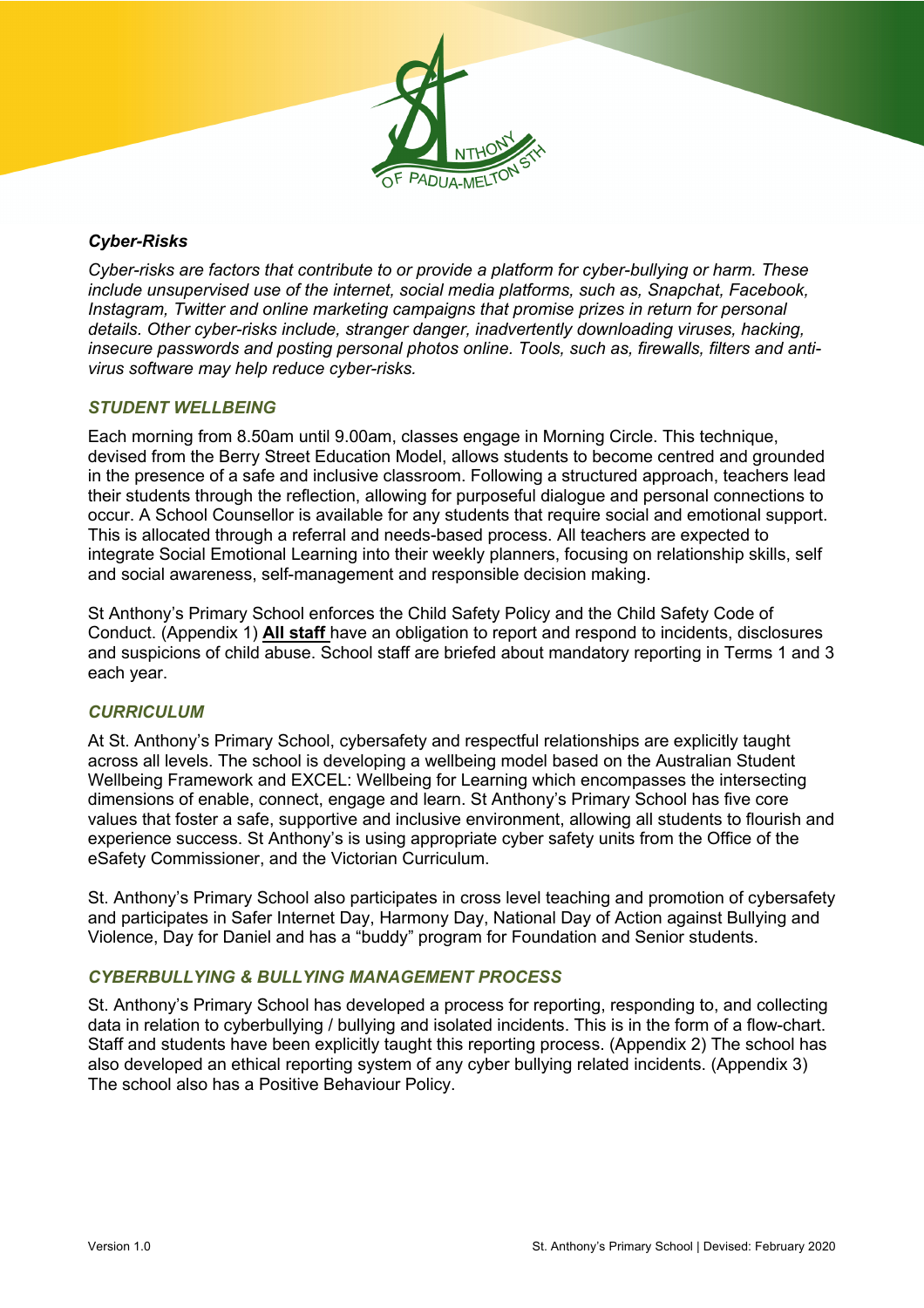#### *ACCEPTABLE USE & RULES*

Before using St Anthony's Primary School online resources, parents and guardians are asked to sign the G Suite for Education Parent Permission Form sent out via Operoo at the start of each schooling year. G Suite for Education tools can be accessed at school, home, the library, or anywhere with Internet access.

St Anthony's Primary School has a Digital Literacy Outlines & Expectations policy (Appendix 4), a Student Acceptable Use Agreement, a Staff Acceptable Use Agreement, as well as, whole school Digital Working Statement (Appendix 5), which are taught at the beginning of the year and reinforced. The school has 5 school rules (Appendix 6) that cover all aspects of student safety and wellbeing.

#### *ADEQUATE SUPERVISION*

The school community has created and implemented adequate supervision guidelines for yard duty, before and after school supervision. (Appendix 7)

#### *STUDENT PHOTOGRAPH / VIDEO POLICY*

As of 2016, parents at St. Anthony's Primary School were asked to sign a "Photograph / Video Permission Form". Parents gave permission for their child's image to be used around the school and on the St. Anthony's Primary School Website for their child's duration at St. Anthony's. Staff are informed and updated on any students whose parent did not give permission. At any time parents are able to request that their child's image not be used.

#### *STUDENT MOBILE PHONE & DEVICES POLICY*

Personal digital devices (mobile phones, iPads, gaming consoles, etc) are not to be brought to school unless a written note has been provided by parents and St Anthony's Primary School staff have given permission (Appendix 8). Students (who have permission) are required to drop their personal electronic devices at the office as soon as they enter the school grounds and pick them up at the conclusion of the day. Once handed in at the office, personal electronic devices will be stored in the office, with every care taken to ensure their security. Personal electronic devices brought to school are the sole responsibility of the student and no liability for lost, stolen or misplaced devices is accepted by St Anthony's Primary School.

Mobile phones are not to be used in the school yard, even prior to or after the school bell, this includes making calls, texting, using camera and internet functions, or using media/music players. They are only for contact with family organising to pick up their students at the conclusion of the school day following the bell. Videos or images of St Anthony Primary School's name, crest, staff and/or students are not to be stored on personal electronic devices or published on social media. Any student to be found to be in possession of a personal electronic device during school hours can expect to have the phone confiscated. It can be collected from the Office or Principal after school.

The use of any personal digital device at school events by students and/or parents is prohibited unless permission is granted by the School Principal.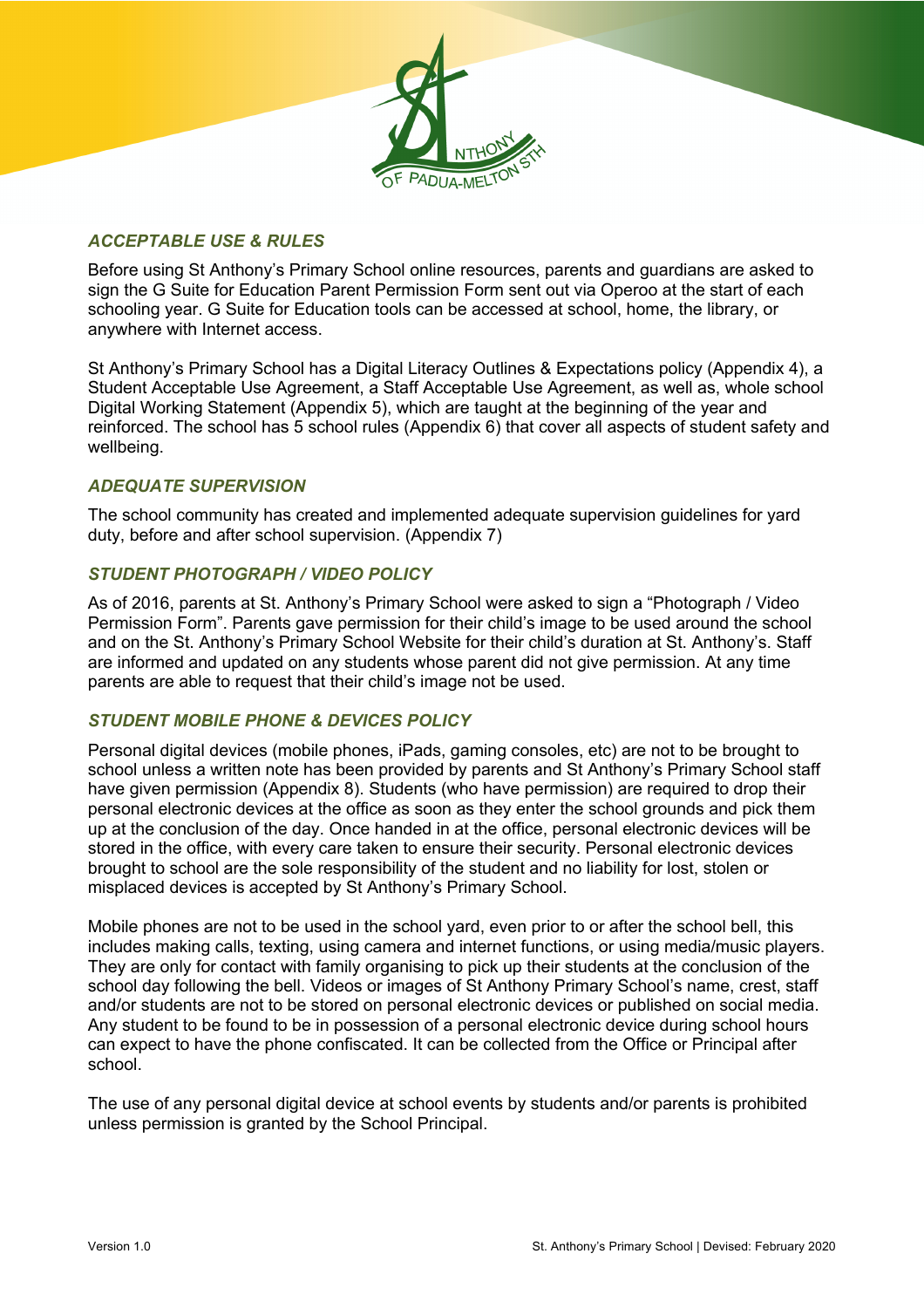#### *FILM SCREENING POLICY*

At times, teachers will for educational or entertainment purposes screen a movie or episode. St. Anthony's Primary School has a Roadshow Public Performance School Co-Curricular Licence. Teachers must only screen Australian Classification G rated movies / television episodes in Prep – Year 2. In Year 3-6, if for educational purposes only, a teacher wishes to screen a PG movie, the teacher must watch the movie beforehand in its entirety and seek parental permission for their child to watch that specific movie, outlining the types of themes covered in the movie / television episode.

#### *ESMART INDUCTION PROCESS*

At St. Anthony's Primary School, it is the responsibility for the Classroom Teacher to induct any new students to the School Rules and Cybersafety rules. It is the responsibility of the Principal and the Induction Coordinator to induct any Casual Relief Staff, New Teaching Staff, Aides and other staff of the School's eSafety policy. A staff induction book outlining rules and policies is in the office for referral. The school will publish this policy along with the school rules on the school website: http: www.sameltonsth.catholic.edu.au

#### *IMPORTANT CONTACTS*

- Victoria Police (000)
- Kids Helpline (1800 55 1800 or www.kidshelpline.com.au)
- Headspace (1800 650 890 or www.headspace.org.au)
- eSafety: Make a Complaint (https://www.esafety.gov.au/report/cyberbullying)
- Parentline (13 22 89 or www.education.vic.gov.au/parents/services-for-parents/Pages/parentline.aspx)

#### *REFERENCES & LINKS*

- Australian Student Wellbeing Framework https://www.studentwellbeinghub.edu.au/educators/australian-student-wellbeing-framework#/
- Department of Education & Training https://www.education.gov.au/national-safe-schools-framework-0
- Office of the eSafety Commissioner www.esafety.gov.au
- Enhancing Online Safety Act 2015 https://www.legislation.gov.au/Details/C2018C00356
- Bullying. No Way! https://bullyingnoway.gov.au/
- Alannah & Madeline Foundation www.amf.org.au
- Australian Federal Police (AFP) www.afp.gov.au
- Smartcopying: The Official Guide to Copyright Issues for Australian Schools and TAFE www.smartcopying.edu.au
- Stav Smart Online www.staysmartonline.gov.au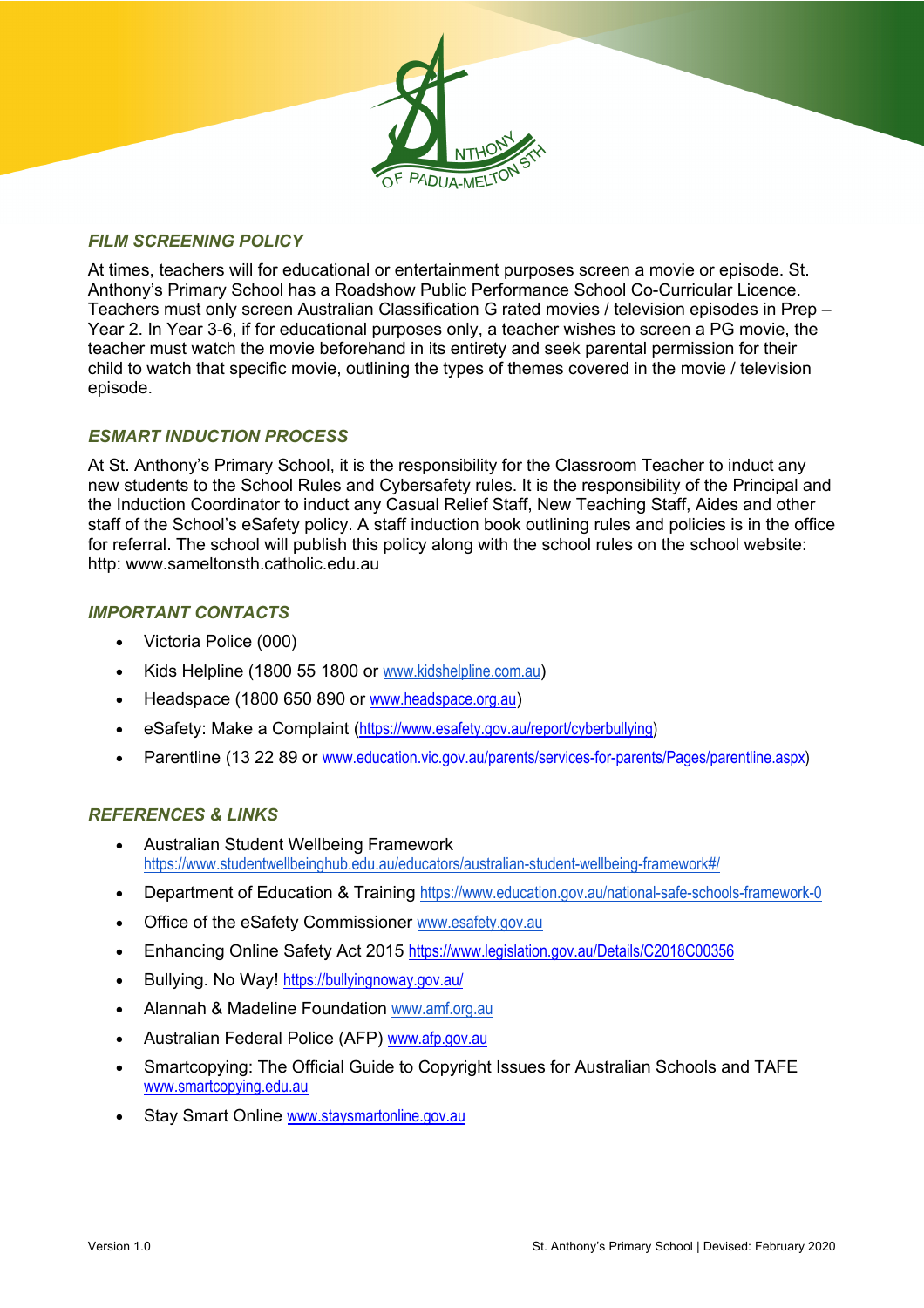

# ST. ANTHONY'S PRIMARY SCHOOL DIGITAL INCIDENT REPORTING PROCESS

#### STEP 1 - IDENTIFY THE CONCERN

Discuss issue with a colleague or Digital Literacy Leader. Identify if the issue involves the following:

A student has been EXPOSED to an affected by inappropriate behaviour online (including cyberbullying, sexting, exposure to innapropriate material /  $\;\;\mathsf{OR}\;\;$  psychological / emotional harm toanother student or themselves, engaged in contact or in breach of school policy).

A student has ENGAGED in inappropriate behaviour online (including criminal activity or breach of school policy).

*Use the eSafety Commissioner's Online Incident Assessment Tool as a guide ONLY in determining the severity of the incident.*



Provide wellbeing support for all staff / students involved, or who are a witness to the incident. Make an explicit teaching point for correct behaviour to students involved in class. Regularly check that students feel safe and supported. Adjust plans if necessary. For more ideas to support students and staff, use the eSafety Commissioner's *Tips for supporting students involved in an online incident* as a guide.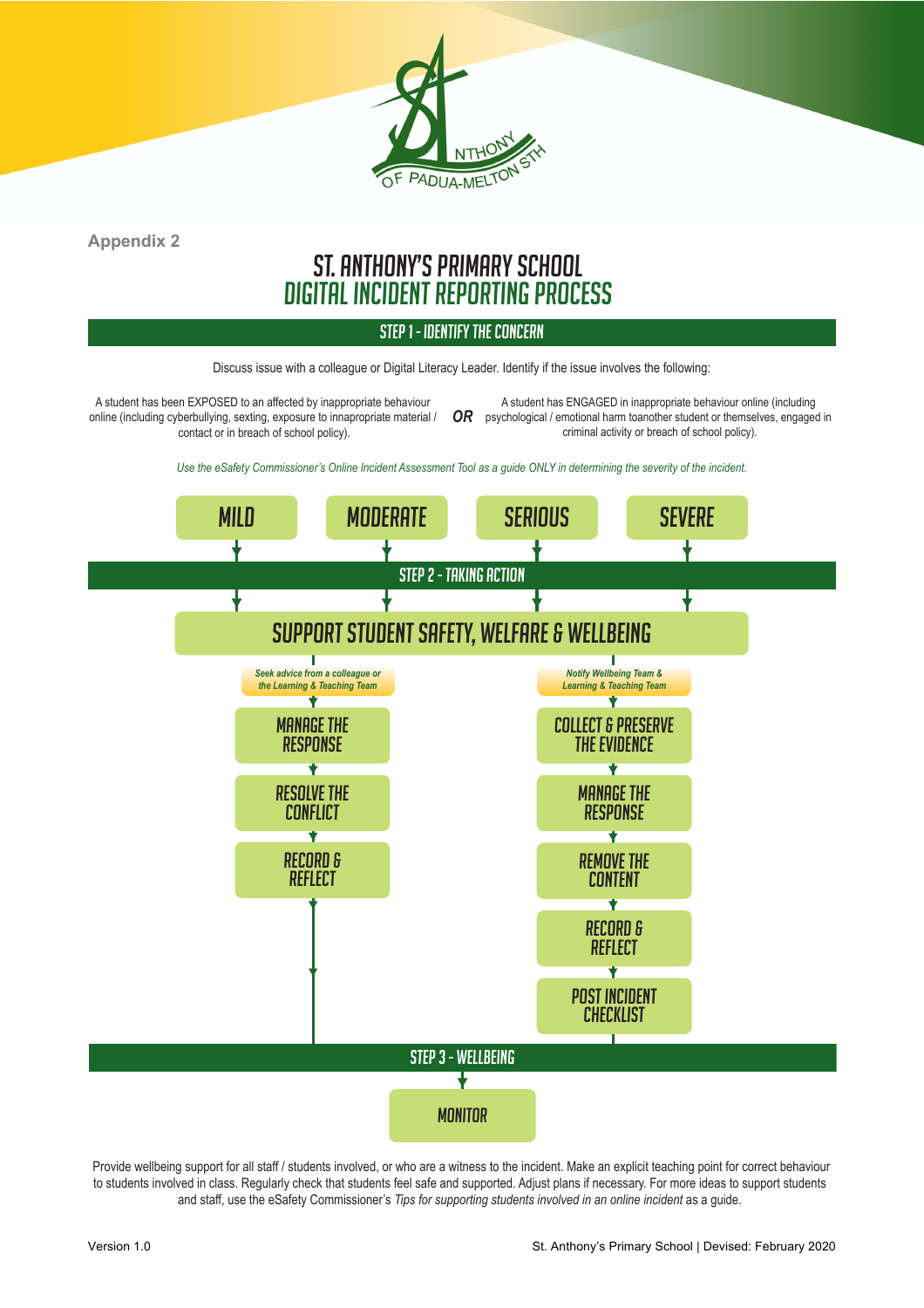

## **St Anthony's Primary School**

*Digital Incident Report*

| Date of incident:  |                            |
|--------------------|----------------------------|
| Name of student/s: |                            |
| Staff involved:    |                            |
| Parents informed:  | Meeting date / attendance: |

#### **UNDERSTAND AND ASSESS**

*Using the eSafety Commissioner's Online Incident Assessment Tool as a guide to understand and assess the incident.*

| <b>MODERATE</b><br>MILD |  |  |  |
|-------------------------|--|--|--|
|-------------------------|--|--|--|

*INCIDENT*

*STUDENT RESPONSE*

#### **MANAGE THE RESPONSE**

*STEPS REQUIRED / SUPPORT NEEDED*

SERIOUS SEVERE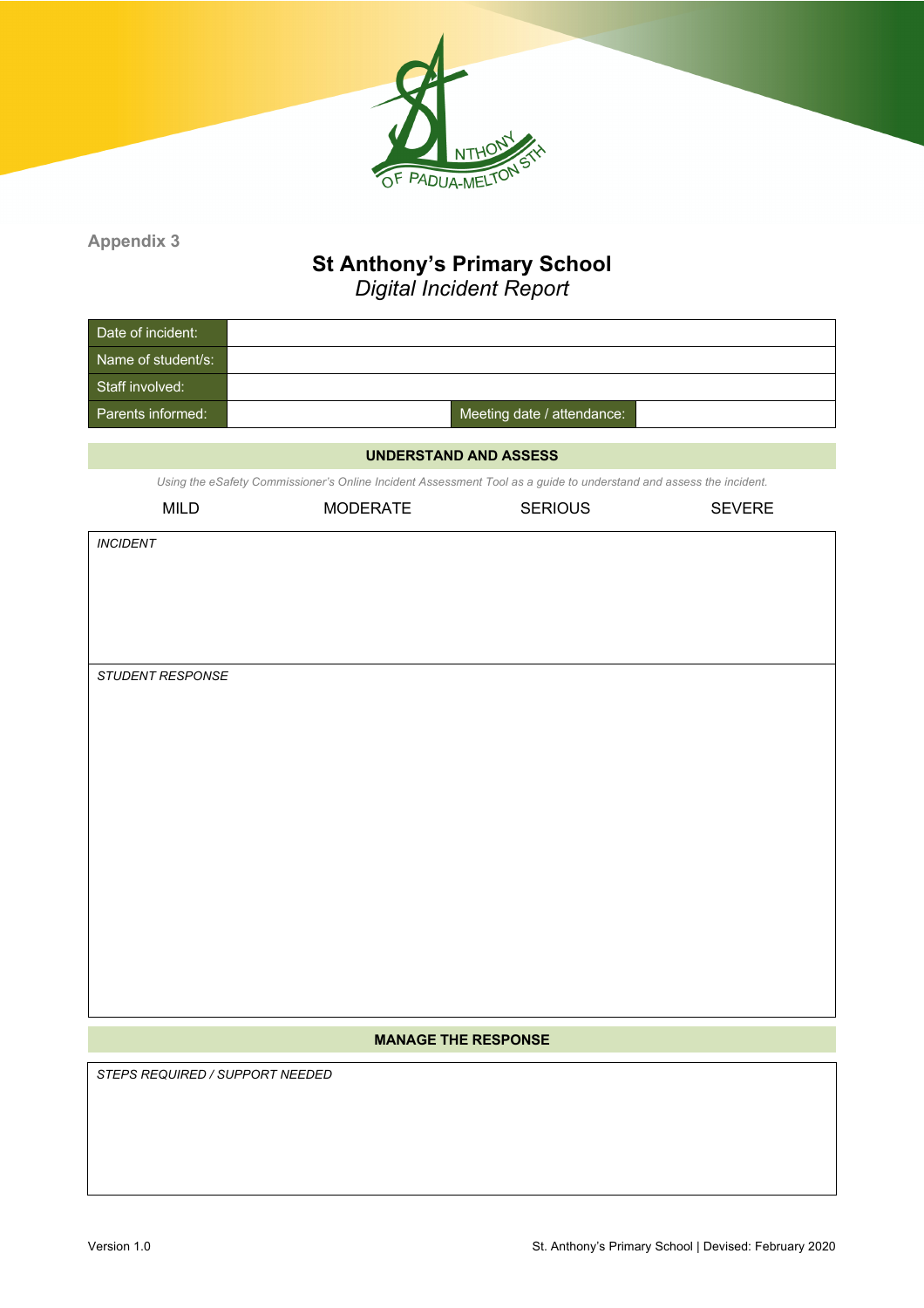

| <b>RESOLVE THE CONFLICT</b>            |  |  |  |
|----------------------------------------|--|--|--|
| <b>RESOLUTION</b>                      |  |  |  |
|                                        |  |  |  |
|                                        |  |  |  |
|                                        |  |  |  |
|                                        |  |  |  |
| CONSEQUENCES                           |  |  |  |
|                                        |  |  |  |
|                                        |  |  |  |
|                                        |  |  |  |
|                                        |  |  |  |
| <b>RECORD AND REFLECT</b>              |  |  |  |
| COMPLETED THE POST INCIDENT CHECKLIST? |  |  |  |
| <b>TEACHING POINT</b>                  |  |  |  |
|                                        |  |  |  |
|                                        |  |  |  |
|                                        |  |  |  |
|                                        |  |  |  |
| <b>MONITOR</b>                         |  |  |  |
| SAFETY AND WELLBEING PROVIDED          |  |  |  |

**EVIDENCE REMOVAL OF CONTENT** 

*Only complete if the incident is considered SERIOUS or SEVERE*

| EVIDENCE COLLECTED AND PRESERVED? | LODGED A COMPLAINT? |
|-----------------------------------|---------------------|
|                                   |                     |
|                                   |                     |
|                                   |                     |
|                                   |                     |
|                                   |                     |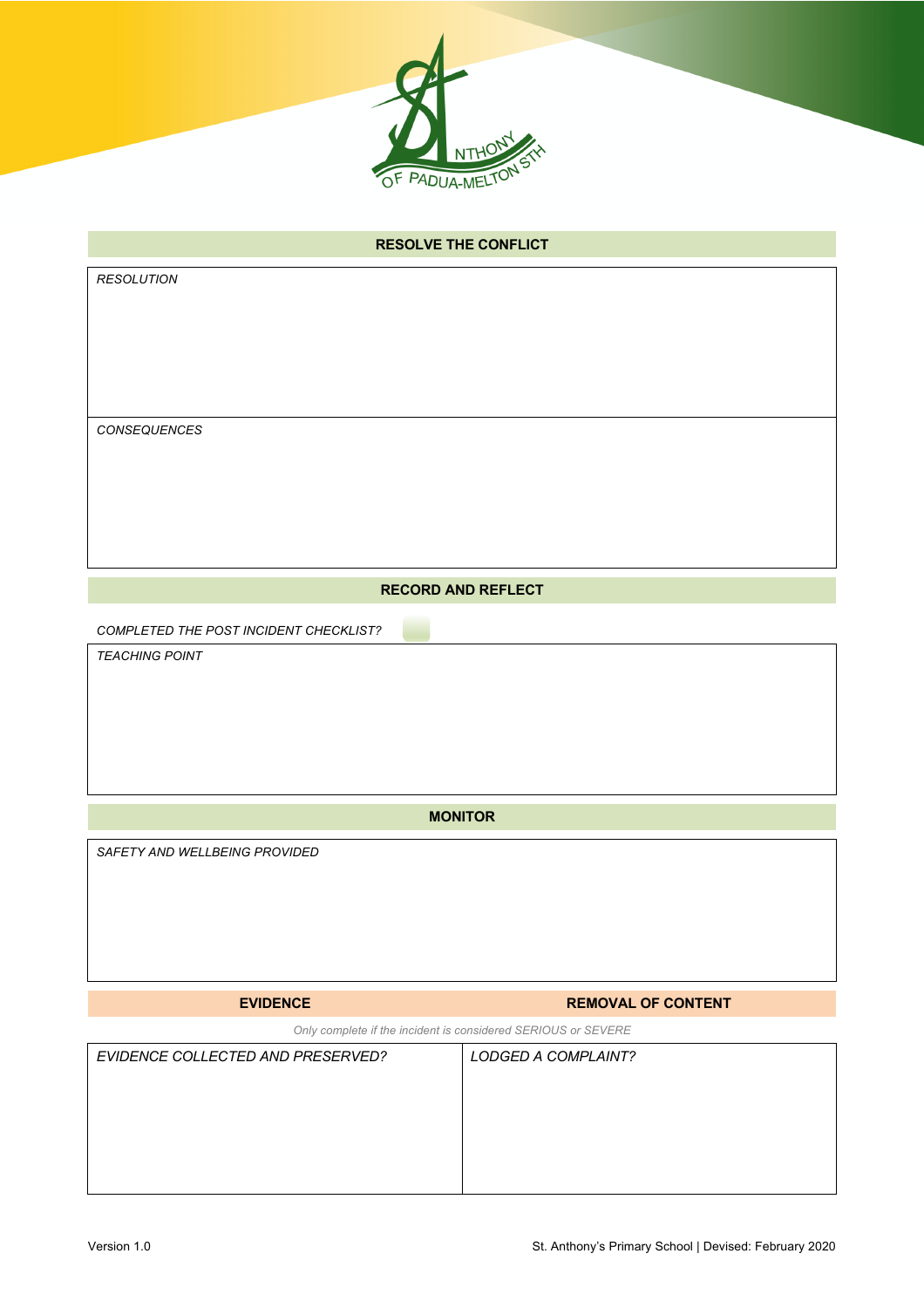

# **Outlines & Expectations**

# *St Anthony Primary School's Digital Devices*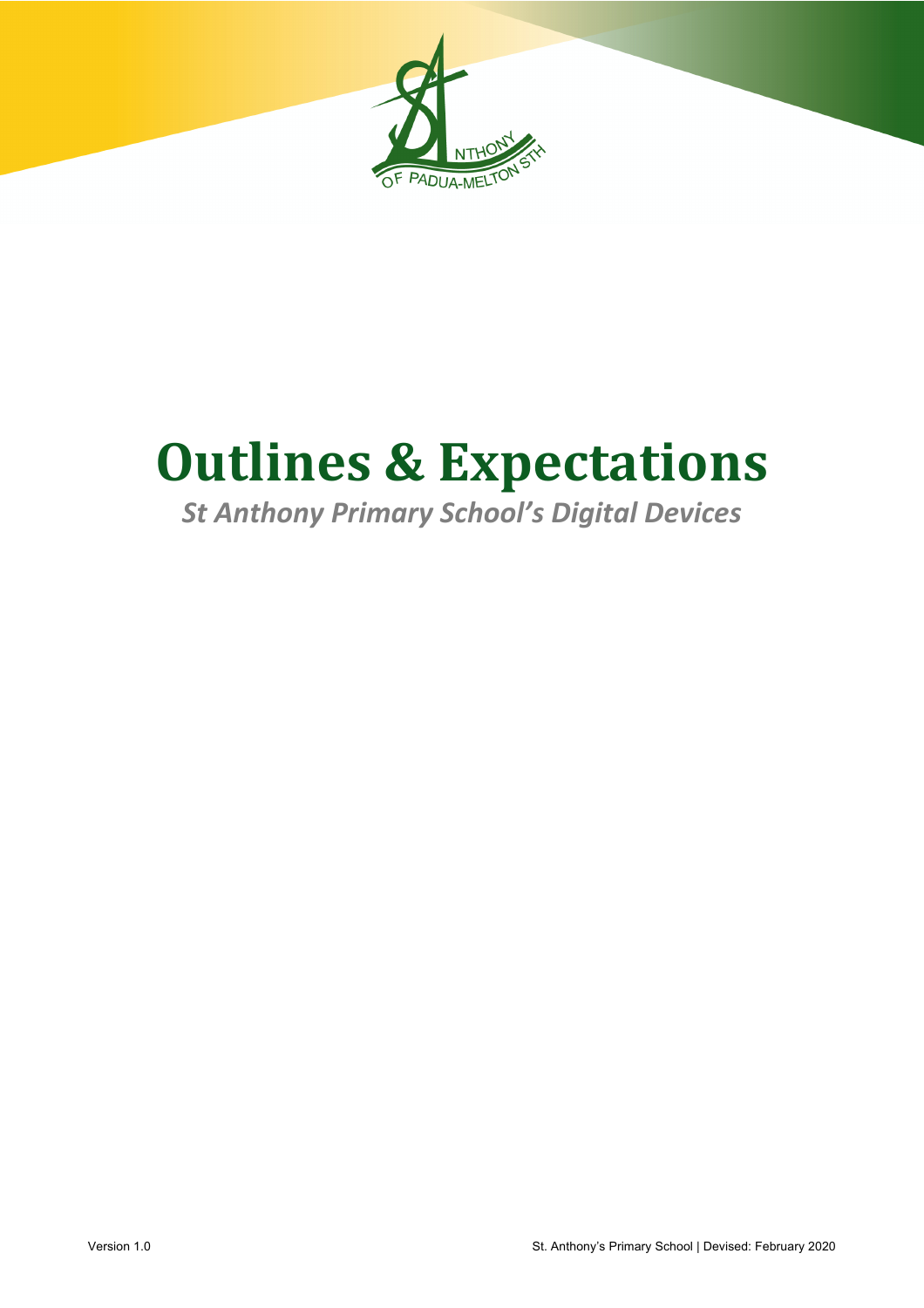

## **St Anthony's Primary School** *Outlines & Expectations*

#### *APPROPRIATE USE OF RESOURCES*

Digital Devices are wonderful tools that support engaging learning. The use of Digital Devices is a privilege, not a right, and inappropriate use could result in the loss of the privilege. The Agreement applies to all devices that access the Internet and/or store information electronically.

#### *EQUIPMENT*

St Anthony's Primary School provides a variety of digital literacy tools for students to learn from. These include laptops, Chromebooks, iPads, robotics and more.

No food or drinks should be in the vicinity of any digital literacy equipment. All equipment should be handled with respect and care, they are not to be written on, to have stickers applied to them, or to be defaced in any way. Don't remove, move or write on the identification sticker on any digital literacy equipment.

iPads provided to Year 5 & 6 students must be in a student's possession or secured in a locked classroom in the recharge trolley at all times. They must not be lent to other students. iPads must be carried and transported appropriately on school grounds in their approved cases at all times.

#### *OCCUPATIONAL HEALTH & SAFETY*

St Anthony PS encourages all users to read Tips for Laptop/iPad Users OH&S Policy.

#### *PRIVACY*

St Anthony's Primary School retains control, custody and supervision of all digital devices, networks and Internet services owned or leased by the school. The school reserves the right to monitor all digital devices and Internet activity by students and teachers. They should have no expectation of privacy in their use of school digital devices, Google Drive, email and stored files.

#### *DAMAGE*

Vandalism or damage to Digital Devices, either deliberate or through neglect will result in cancellation of all privileges and the possibility of replacing damaged items. Vandalism is defined as any malicious attempt to harm or destroy equipment or data of another user, Primary School ICT hardware and software and computing rooms. This includes the transmission of computer viruses, theft of hardware and software.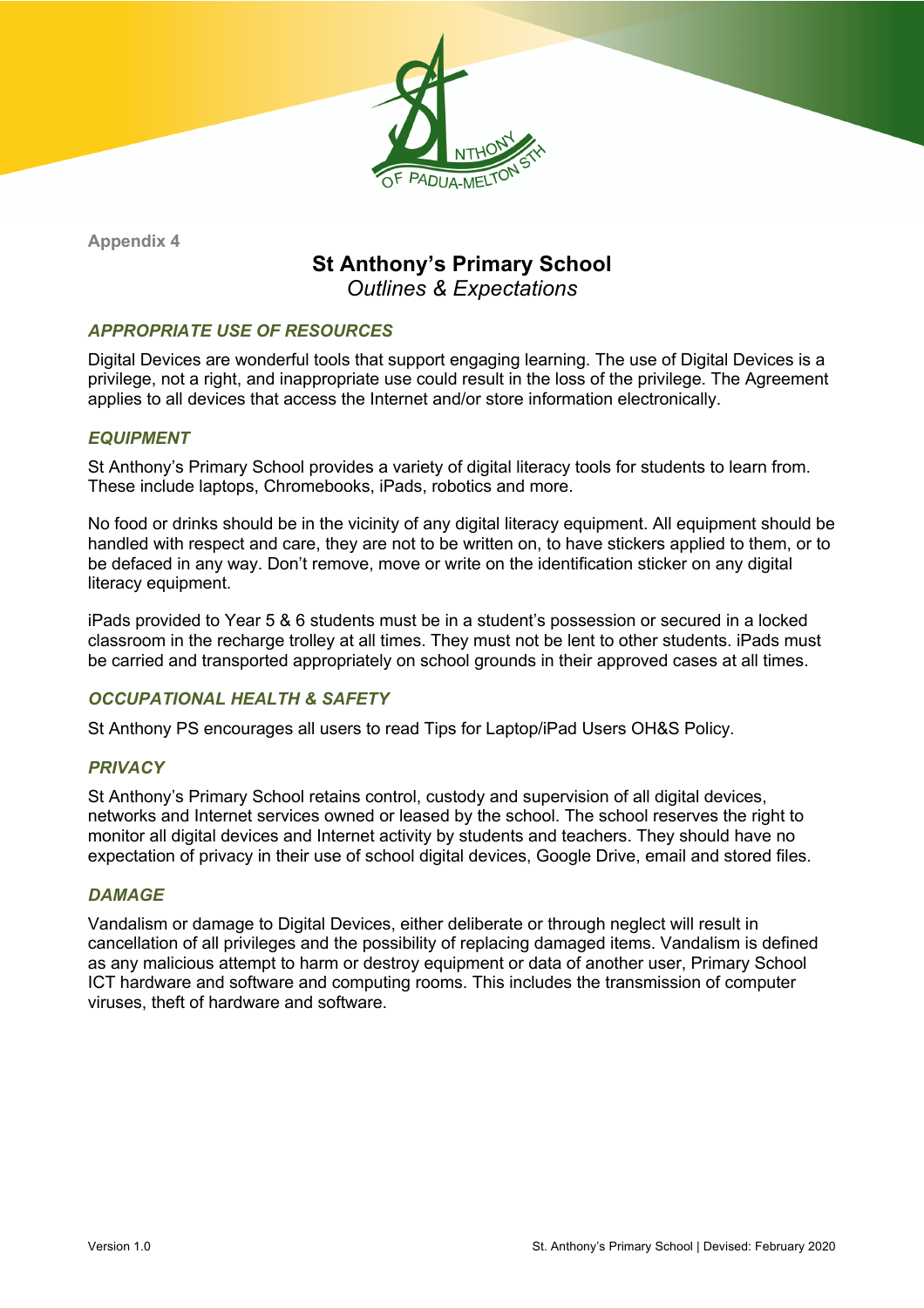#### *DIGITAL CITIZENSHIP*

"Digital citizenship is about confident and positive engagement with digital technology."

"A digital citizen is a person with the skills and knowledge to effectively use digital technologies to participate in society, communicate with others and create and consume digital content." *Digital Citizenship, Office for the eSafety Commissioner*

St Anthony's Primary School is dedicated to teaching and developing positive, appropriate and constructive online behaviour with our students. Students will be encouraged to navigate the online world safely by developing four critical skills outlined by the Office for the eSafety Commissioner;

- **Respect** I treat myself and others the way I like to be treated
- **Responsibility** I am accountable for my actions and I take a stand when I feel something is wrong
- **Reasoning** I question what is real
- **Resilience** I get back up from tough situations

#### *CYBERCRIME*

The Australian Federal Police (AFP) defines cybercrime as: *In Australia, the term 'cybercrime' is used to describe both:*

- *Crimes directed at computers or other devices / information communications technologies (for example, hacking)*
- *Where computers or other devices / information communications technologies are an integral part of an offence (for example, online fraud, identity theft and the distribution of child exploitation material).*

Common types of cybercrime include cyberbullying, hacking, online scams and fraud, identity theft, attacks on computer systems and illegal or prohibited online content.

Australian defamation law dictates that a person is guilty of defamation when;

*"A person who 'publishes' an assertion of fact or a comment that: injures - or, importantly, it 'likely' to injure - the personal, professional, trade or business reputation of an individual or a company: Exposes them to ridicule; or cause people to avoid them."*

St Anthony's Primary School recognises that the majority of cybercrime cases occur outside of its controlled network. However, to ensure that students and parents are aware of cybercrime and the correct actions to take, this policy includes protection for its own name, crest, students and teachers.

In case of cybercrime affecting a student outside of the school boundaries, the following course of action should be take;

- The student immediately informs his/her parents/carers
- The student immediately informs the school
- The abuse is reported to the website owner or webmaster
- If the concern is considered serious then the police should be informed immediately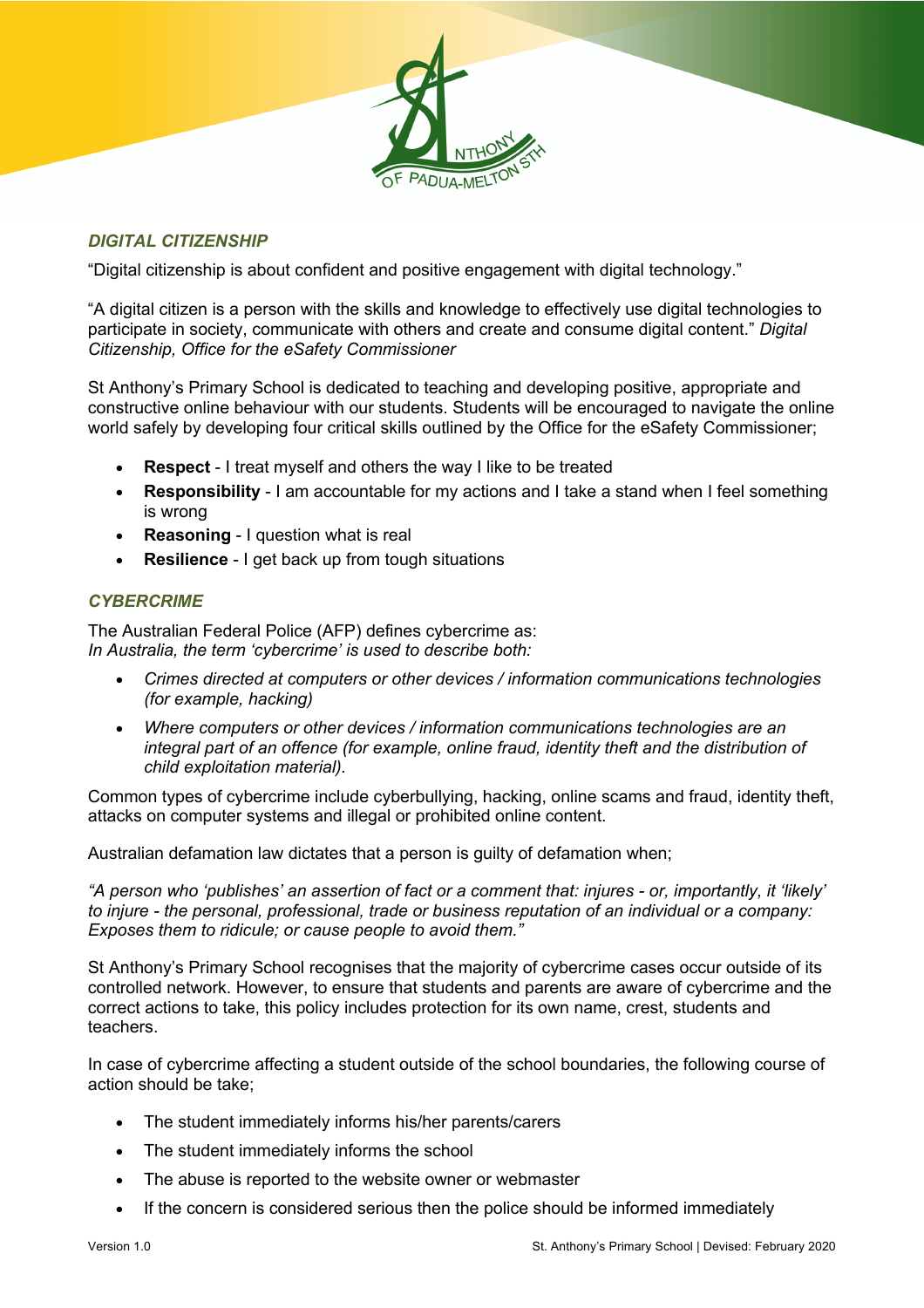

A case of cybercrime/defamation against St Anthony's Primary School staff member or the Primary school occurs if;

- A video or image of St Anthony's Primary School staff member is placed on a public website without the permission of the staff member
- Information about a staff member including their name is placed on a public website without the permission of the staff member
- The St Anthony's Primary School name or crest is published on a public website without the written permission of the Principal

#### *PROTECT YOUR IDENTITY*

St Anthony's Primary School will not tolerate students using digital devices to bully or harass others. Students found engaging in such activities will be dealt with in the strongest possible terms.

Cybersafety sessions will be conducted for students, staff and parents at the discretion of the school Digital Literacy Leaders.

Students should make every effort to protect their identity and the identity of the school through email and the Internet. That information includes name, age, address, phone number, photographs or parent's names. Identity theft is a growing problem and it is better to safeguard your information.

#### *PROTECT YOUR PASSWORD*

All students have been given a unique password linked with their personal username. Passwords are not to be shared with other people. If you are concerned about your privacy please speak with one of the Digital Technology Leaders. At no stage are you to use another individual's login and password.

#### *ACCESSING INAPPROPRIATE MATERIAL*

Students will not use Digital Devices to access material that is inappropriate, profane or obscene that advocates illegal acts, or that advocates violence or discrimination towards other people. If a student mistakenly accesses inappropriate material, she/he should immediately inform the supervising teacher. This will protect the student against a claim that such access was intentional.

#### *COPYRIGHT*

Smartcopying: The Official Guide to Copyright Issues for Australian Schools and TAFE defines copyright as:

*A simple definition of copyright is that it is a bunch of rights in certain creative works such as text, artistic works, music, computer programs, sound recordings and films. The rights are granted exclusively to the copyright owner to reproduce the material, and for some material, the right to perform or show the work to the public. Copyright owners can prevent others from reproducing or communicating their work without their permission or may sell these rights to someone else.*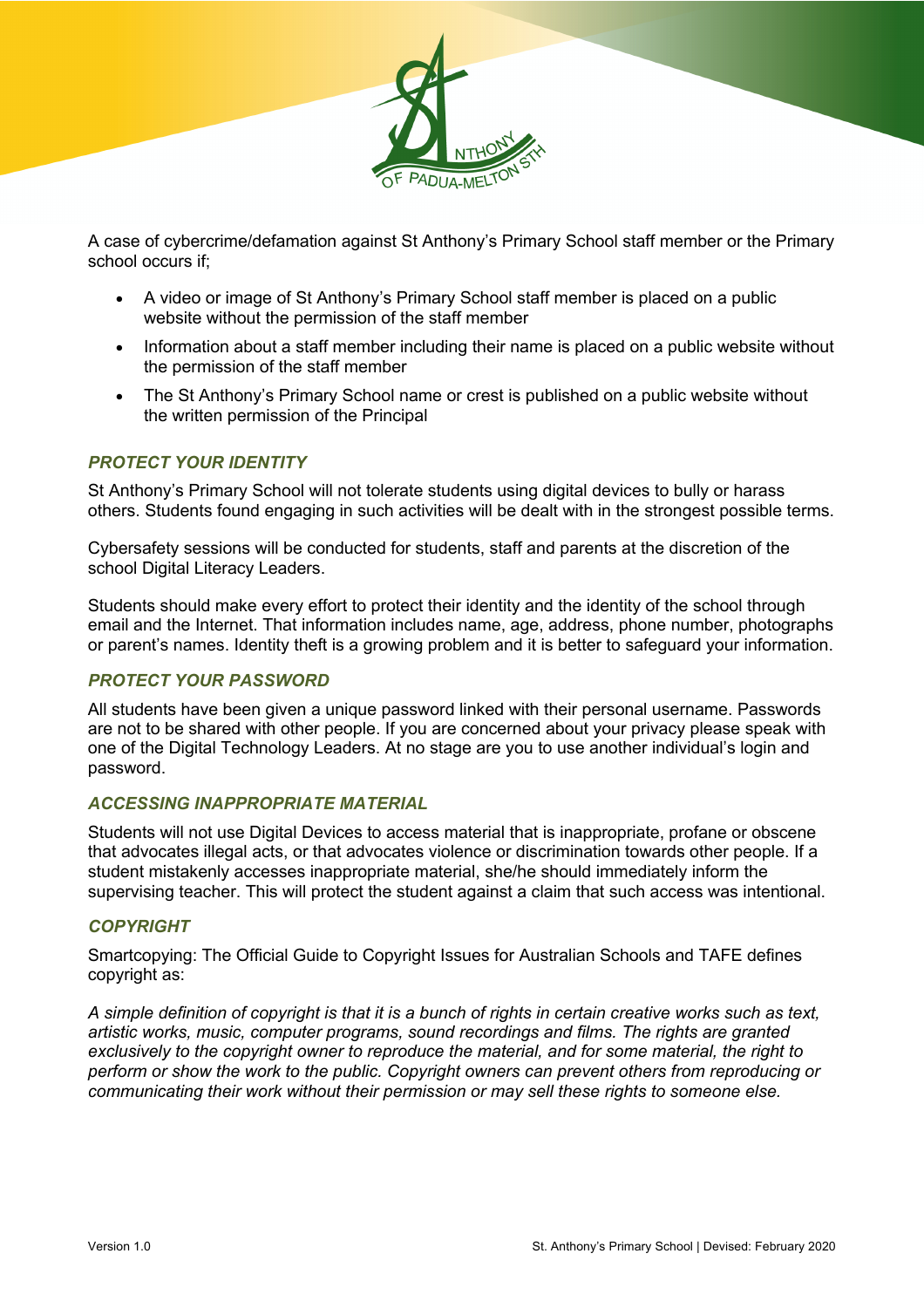

Copyright laws and licensing agreements must be respected and sources appropriately acknowledged. Users must not breach laws of copyright, moral right or intellectual property - this includes illegal copies of software, music, videos and images.

Students will respect the rights of copyright holders. Infringing copyright is illegal. Copyright infringement occurs when you inappropriately reproduce a work that is protected by copyright.

All material submitted for publication must be appropriate to the school environment and copyright laws.

Students must not copy data found on the Internet. Plagiarism is taking the ideas or writings of others and presenting them as if they were your own. In completing tasks, references to such sources should be provided in the bibliography.

Copyright includes but is not limited to:

- Copying software owned by the Primary School or by using Primary School resources;
- Downloading software without direct approval of a staff member
- Copying images, clipart or art works
- Using Primary School ICT resources to obtain program cracks
- Installing software on laptops, Chromebooks or iPads
- Downloading or copying music from the internet

#### *SOCIAL MEDIA*

St Anthony's School accepts that the use of Social Media can be an effective business and social tool and that such media is commonly used to express views, comments, and ideas on a range of issues.

However, it is expected that all members of the St Anthony's community behave in such a manner that:

- The welfare of all members of the school is not adversely impacted upon.
- The reputation of the school is not negatively affected or brought into disrepute.

When using Social Media, it is expected that members of our school community will:

- Demonstrate appropriate personal and professional boundaries and behaviours.
- Ensure online behaviour reflects the same standards of honesty, respect, and consideration that a person uses when communicating face-to-face.
- Respect the rights, privacy and confidentiality of others.
- Ensure all content published is accurate and not misleading.
- Not post or respond to material that is offensive, obscene, defamatory, threatening, harassing, bullying, discriminatory, hateful, threatening, violent, racist, sexist, pornographic, or is otherwise unlawful.
- Not infringe on copyright or cause damage to the reputation of St Anthony's school, or bring it into disrepute.

Staff will need to read and implement the Tips for Staff using Social Media from the eSafety Toolkit for Schools. (Appendix 9)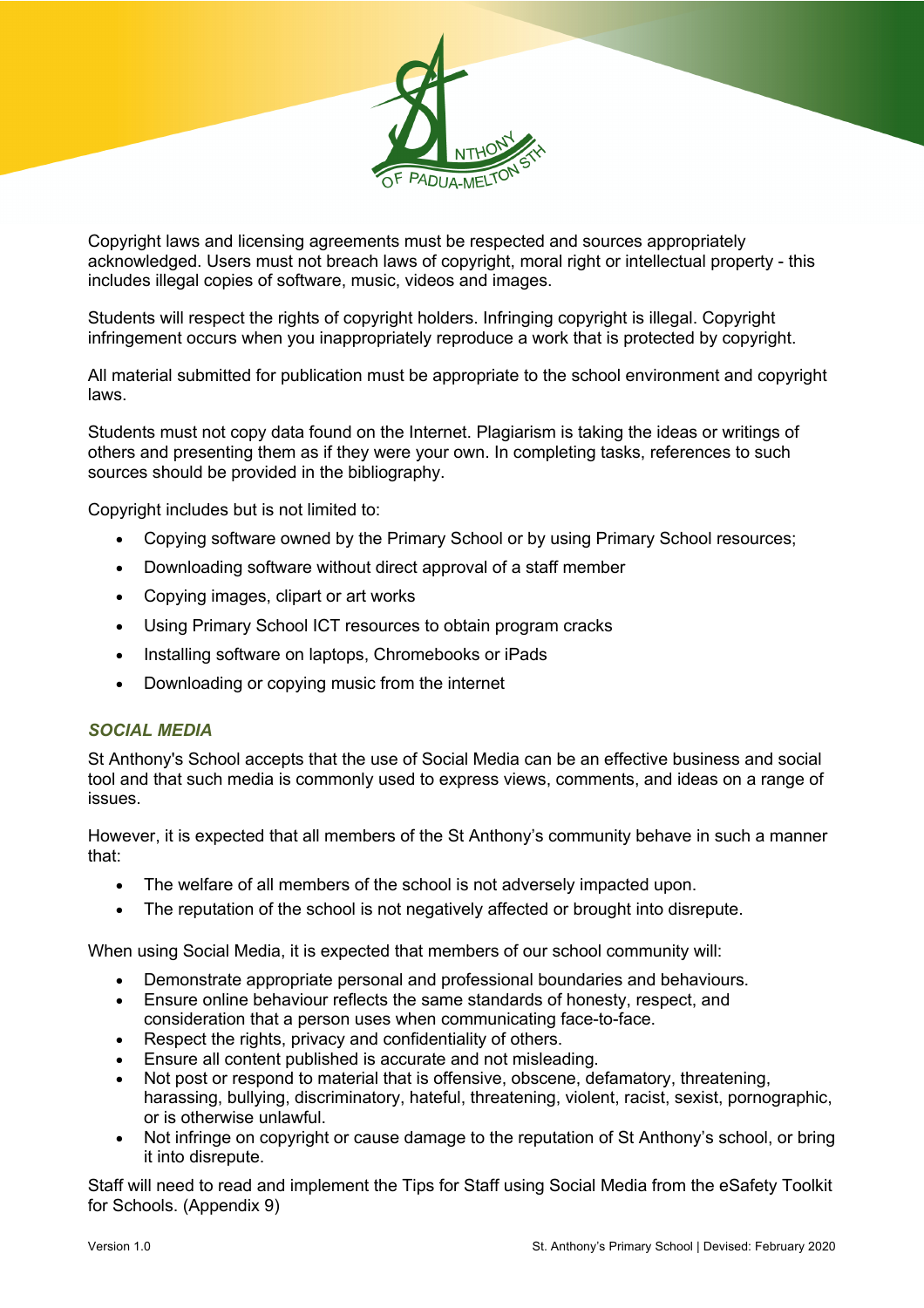#### *STORAGE OF WORK*

Students and teachers are responsible for the careful storage and backing up of their work. St Anthony's Primary School accepts no responsibility for files lost or altered due to problems with our infrastructure or hardware. Hard drives or cloud storage (Google Drive) may be treated like school property in that staff may review files or communications to maintain system integrity and ensure that users are using the system responsibly. All users should not expect that files stored on their Google Drive are private.

#### *EMAIL*

The use of email during class is prohibited unless authorized by your class teacher. School email addresses are not to be given to ANY websites, companies, or other third parties with the exception of educational websites for staff. School email addresses are to be used for schoolrelated purposes only. Only school-related attachments may be sent on the school email system.

#### *AUDIO & VIDEO*

Listening to music either aloud or with earphones is not permitted in class unless required for the activity being conducted or class teacher gives permission. When sound is needed, headphones, provided by the student, must be used. Any audio or video recording may be done only with the prior permission of all parties being recorded. Sharing of music (including iTunes music sharing) over the school network is strictly prohibited and is subject to appropriate consequences.

#### *GAMES*

Downloading, viewing and/or playing of electronic online games is not permitted except as part of an assigned, in-class activity. The school reserves the right to remove any game from a school digital device that is considered inappropriate or impedes the educational purpose of the lesson. Online games are not to be 'played' over the school network. Games that include violence, adult content, inappropriate language, and weapons are not to be installed or 'played' on school computers, including the iPads.

#### *SCREENSAVERS / DESKTOP / SETTINGS / CHROME SETTINGS*

School rules and the St Anthony's Primary School emblem are to be used only. Inappropriate or copyrighted media may not be used as a screensaver. iPad provided desktops and family photos or created images are encouraged. Presence of weapons, inappropriate images, inappropriate language, alcohol, drug, gang related symbols or pictures, will result in disciplinary action.

Do not change your name or settings in Google. St Anthony's Primary School has the right to suspend users who are not abiding by the rules.

#### *CHAT ROOMS / MESSAGING / NEWS GROUPS*

Students are not permitted to use instant messaging or social networking on school equipment.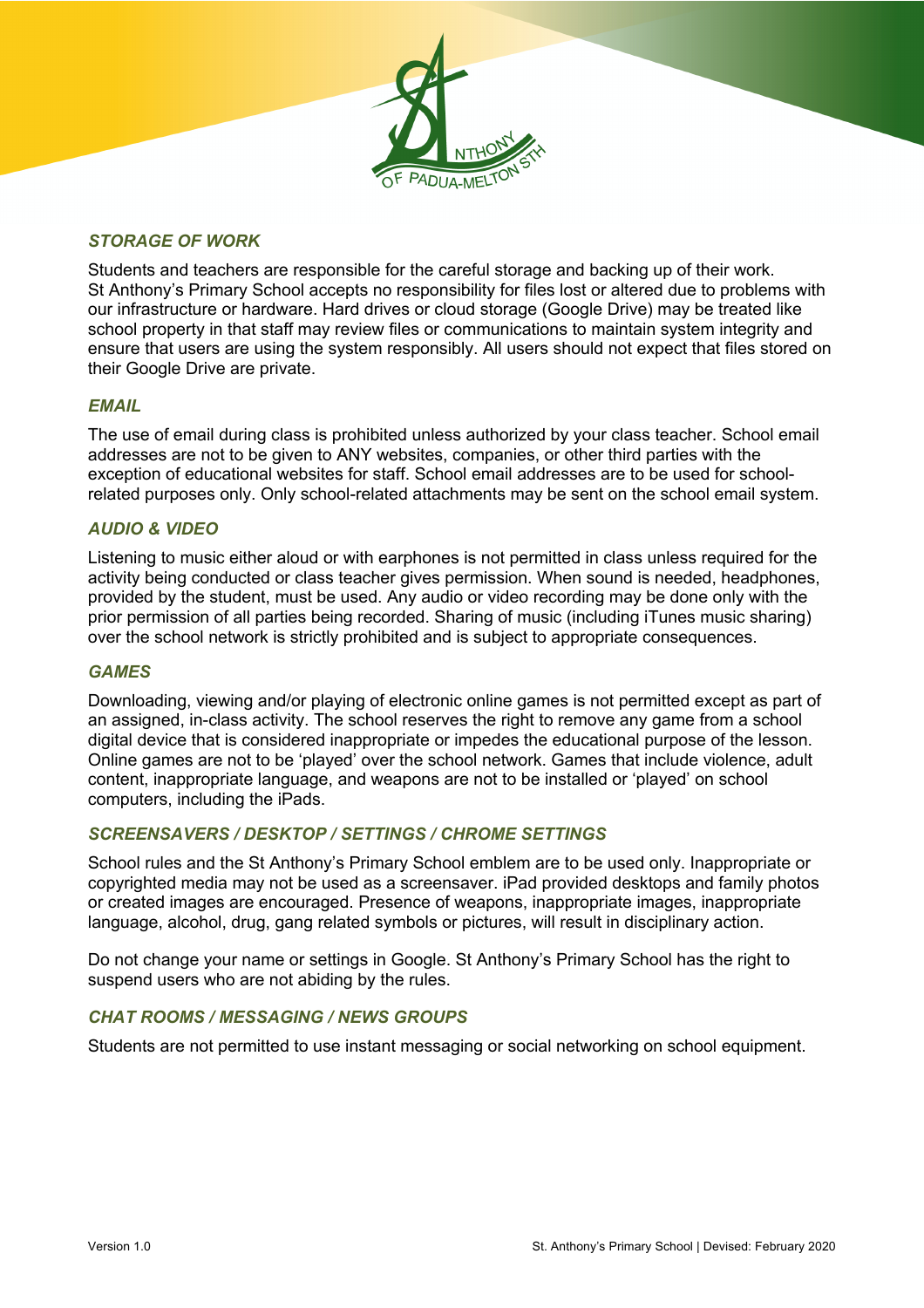#### *NETWORK ACCESS*

The utilization of proxy avoidance IP numbers and programs is strictly prohibited. Students may not use the school network for personal or private business reasons. Students are not to knowingly degrade or disrupt online services. This includes tampering with computer hardware or software, vandalizing data, installing computer viruses, attempting to gain access to restricted or unauthorised network services, or violating copyright laws. St Anthony's Primary School is not responsible for damaged or lost data transferred through our network or stored on laptops, computers or our file servers.

#### *FILE SHARING*

File sharing is the public or private sharing of computer data or space. Any program that creates a point-to-point connection between two or more computer devices for the purpose of sharing data is considered file sharing. File sharing of any kind is prohibited both at school and at home. The only exception to this is when it is a specific assignment given by the teacher, using GAFE and Airdrop (iPads) for educational purposes only.

#### *DOWNLOADING, LOADING & STREAMING SOFTWARE*

All installed software must be a legally licensed copy and approved by St Anthony's Primary School Digital Leaders. The downloading of music files, video files, games, etc. through the school's network is absolutely prohibited unless it is part of an assigned, in class activity. The school reserves the right to remove any software that has been loaded onto the digital device that impedes the educational purpose of the lesson. Only commercial videos (such as television programs) legally purchased from the iTunes music store or another like entity (ABC iView, etc) may be downloaded to the digital devices. To download app, please request permission through the App Request Ticket.

#### *INTERNET USE*

The Internet is a rich and valuable source of information for education. Inappropriate materials are available on the Internet and are strictly prohibited. Students must not access, display, or store this type of material.

Students are required to give proper credit to all Internet sources used in academic assignments, whether quoted or summarized. This includes all forms of media on the Internet, such as graphics, movies, music, and text. Plagiarism includes the use of any information obtained from the Internet that is not properly cited. Plagiarism of Internet resources will be treated in the same manner as any other incidences of plagiarism.

If a student accidentally accesses a website that is inappropriate, he/she is to notify a teacher or Digital Literacy Leader as quickly as possible so that such sites can be blocked from further access. This is not merely a request; it is a responsibility.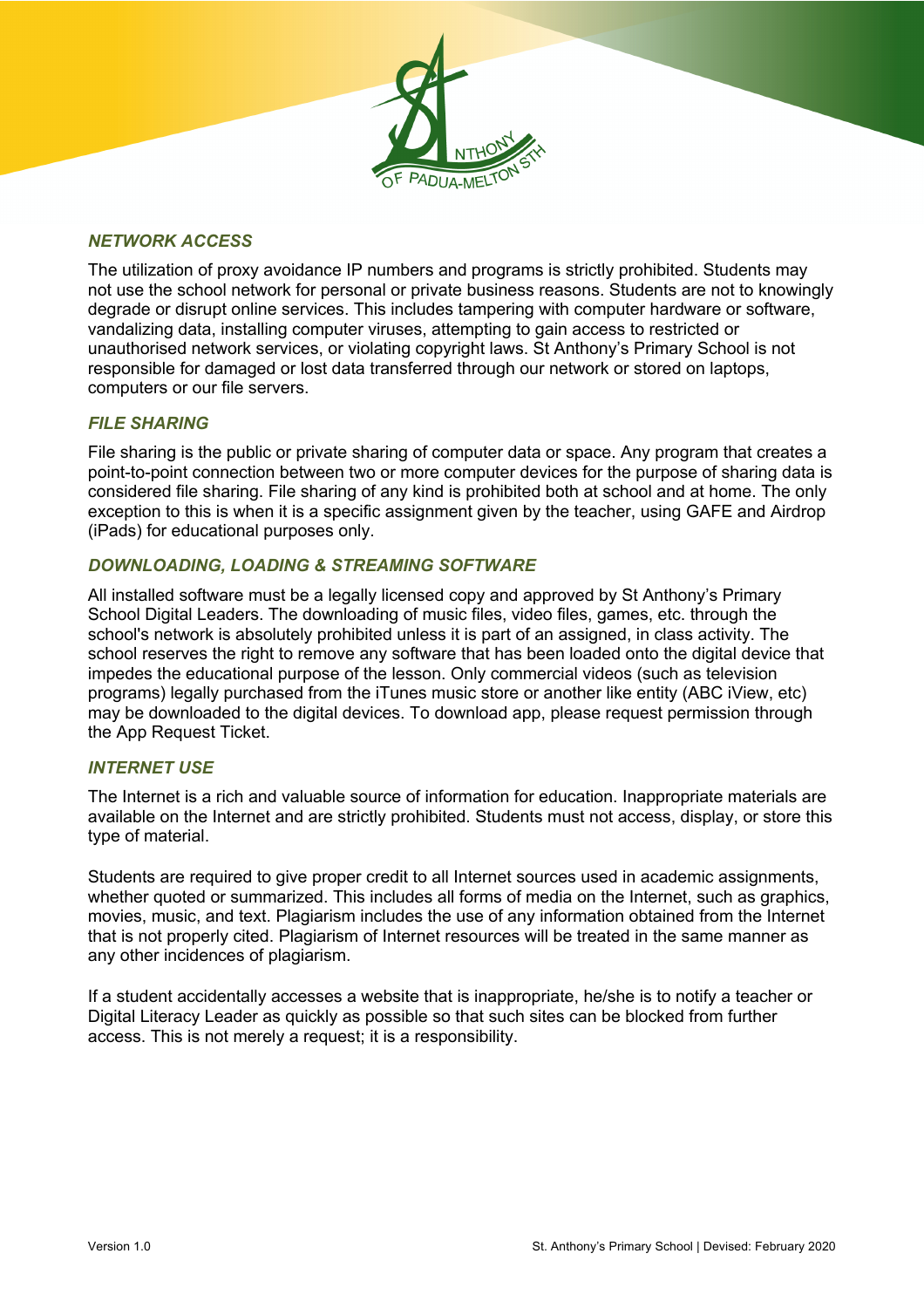

#### *CONSEQUENCES*

The school reserves the right to enforce appropriate consequences for the violation of any section of the Outlines & Expectations policy. Such consequences could include the loss of privileges of Digital Devices, the loss of the use of the Digital Device for an amount of time determined by the administration and members of the Technology Department, possible disciplinary action, and possible legal action. These consequences apply to all students and staff at St Anthony's Primary **School** 

Digital Devices with illegal or inappropriate software or materials on them will be reformatted or "reimaged." In the case of repeated Digital Device abuse and/or damages, the school has the right to revoke the use of the technology. Students and staff are to report any known violations of this Outlines & Expectations policy to appropriate administrative staff members.

Random checks of student digital devices will be conducted throughout the year to ensure that these policies are being followed. St Anthony's Primary School takes no responsibility for activities conducted on school digital devices or materials stored on computers, laptops, iPads or the school's network. If you are unsure about the application of any of the above rules, check with your teacher or Digital Literacy Leader first.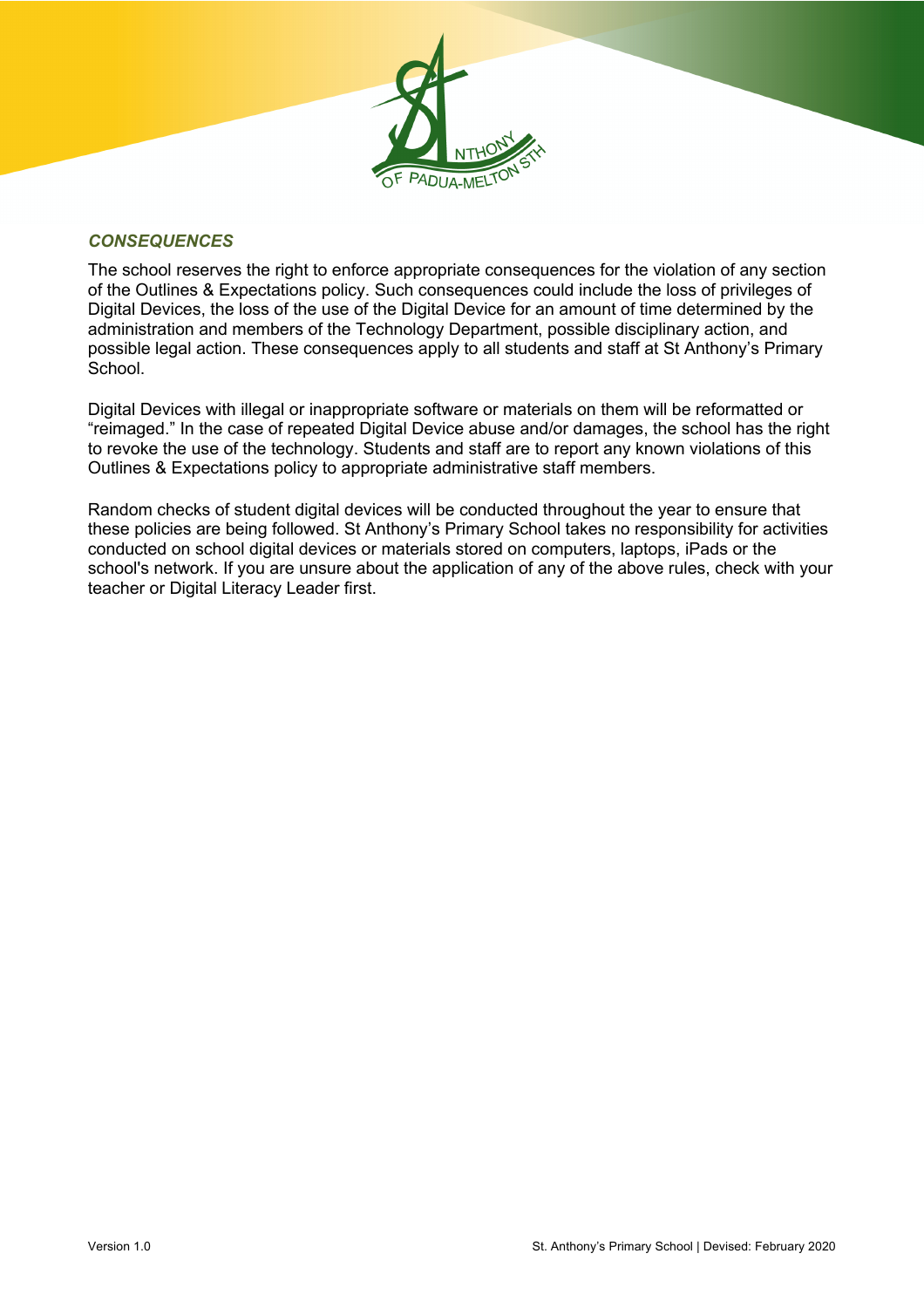# **St Anthony's Primary School**

*Digital Working Statement*

The school's Digital Equipment are learning tools, to be used **FOR EDUCATION, NOT RECREATION**.

All Digital Equipment use should be **RESPECTFUL, APPROPRIATE, CONSTRUCTIVE AND POSITIVE**.

Student's need their **TEACHER'S PERMISSION** before using any program, game, website etc.

Students need to be **RESPONSIBLE** for ensuring their Digital Equipment and accessories are handled **WITH CARE**.

Students **MUST REPORT ANY INAPPROPRIATE USE** as soon as they know about it.

**TAKE A STAND AGAINST BULLYING** and make sure that you are not bullied or that you do not bully others. Report all bullying to an adult.

**ALWAYS** make the right choice when using Digital Devices.

**Using Digital Devices is a privilege, not a right!**

## *CONSEQUENCES*

- 1. Warning
- 2. Loss of iPad for a period of time determined by the teacher / school. Parents will be informed of inappropriate use.
- 3. Sent to the Principal. Followed by meeting with the parents.
- 4. Deactivation of email account.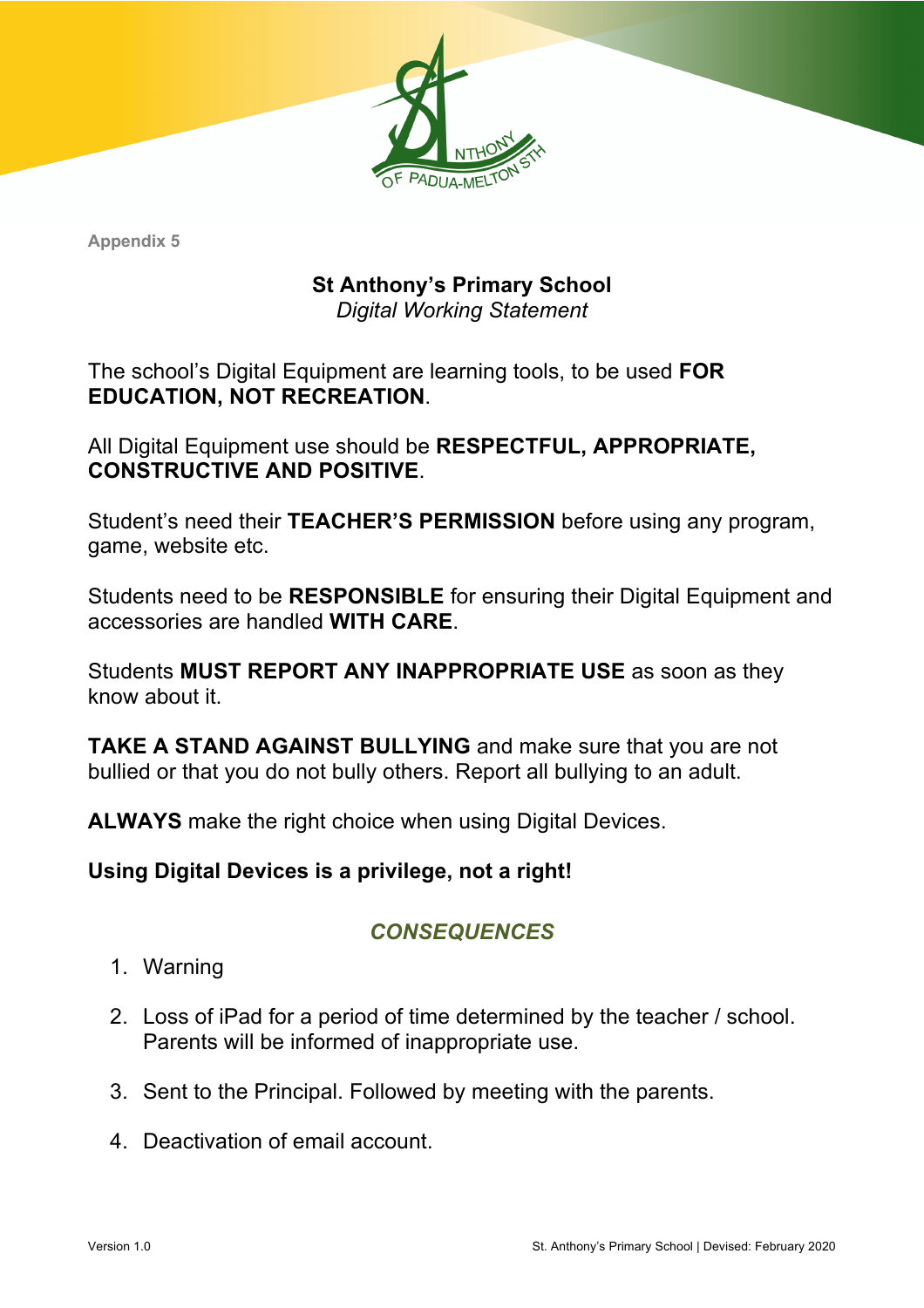

## **St Anthony's Primary School** *School Rules*

- 1. We will make sure ourselves and others are safe.
- 2. We will listen to others when they are speaking.
- 3. We will treat all people and property with care and respect.
- 4. We will work cooperatively and try our best.
- 5. We will follow instructions or directions given by a teacher or staff member.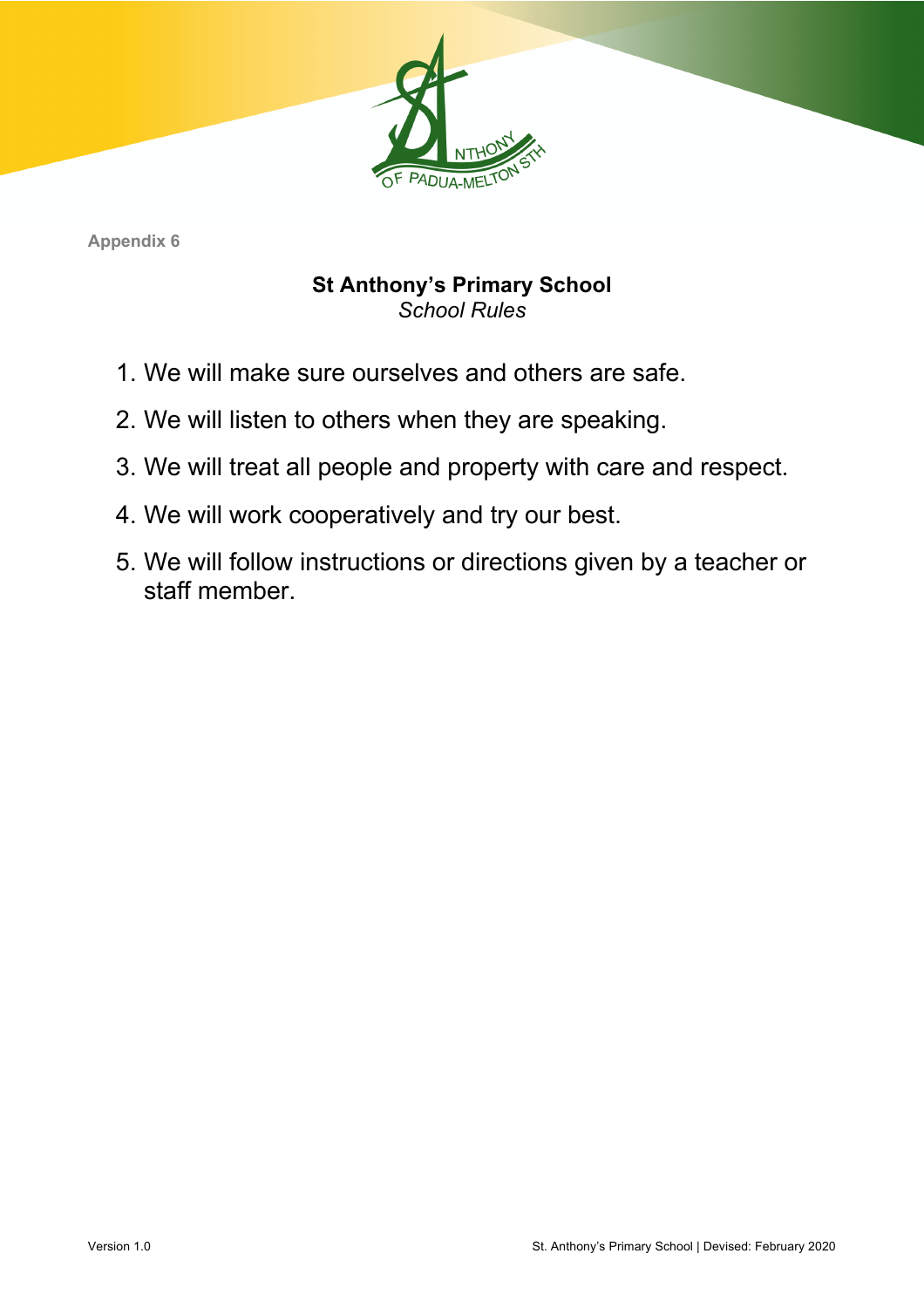

## **WAYS TO STAY SAFE AT ST. ANTHONY'S**

*St Anthony's Primary School has a commitment to child safety*

| <b>Asphalt</b>                                                                                                             | <b>Basketball/Netball Court</b>                                                         |
|----------------------------------------------------------------------------------------------------------------------------|-----------------------------------------------------------------------------------------|
| Only tennis balls/down balls permitted on the asphalt area at<br>all times.                                                | Only basketballs and netballs are permitted on the<br>basketball/netball court.         |
| No ball games after school.                                                                                                | No shooting of basketballs after the bell.                                              |
| Students are to leave the toilet once they have finished.<br>The classrooms and corridors are off limits during recess and | Grade 5 and 6 students are permitted to use the court at<br>lunchtime only.             |
| lunch.                                                                                                                     | Grade Prep, 1, 2, 3 and 4 students are permitted to use the                             |
| Students are not to play with water taps.                                                                                  | court at recess only.                                                                   |
| <b>Playground</b>                                                                                                          | Oval                                                                                    |
| Students are to play appropriately with the sand in the sand pit.<br>Sand equipment must remain in the sand pit only.      | No tackling/rough play. Students are sent off the oval for<br>tackling/rough play.      |
| Students are not allowed on the playground before and after<br>school.                                                     | Students are to play soccer, cricket, football matches with their<br>own year level.    |
| 'Walking Only!' on the playground.                                                                                         | Students are not to climb the fence to collect their balls.                             |
|                                                                                                                            | Students need to ask the teacher to open the gate to collect<br>balls in the tank area. |
|                                                                                                                            |                                                                                         |
|                                                                                                                            |                                                                                         |
| <b>Undercover</b>                                                                                                          | <b>Hall</b>                                                                             |
| 'Walking Only!' allowed around the undercover area.                                                                        | Students are not to play in the hall unless supervised by a<br>teacher.                 |
|                                                                                                                            |                                                                                         |
|                                                                                                                            |                                                                                         |
|                                                                                                                            |                                                                                         |
| <b>Gaga Pit</b>                                                                                                            |                                                                                         |
| No sitting on the wall with dangling feet inside the pit.                                                                  |                                                                                         |
| The countdown of 60 seconds when there are only 2 players<br>left.                                                         |                                                                                         |
|                                                                                                                            |                                                                                         |
|                                                                                                                            |                                                                                         |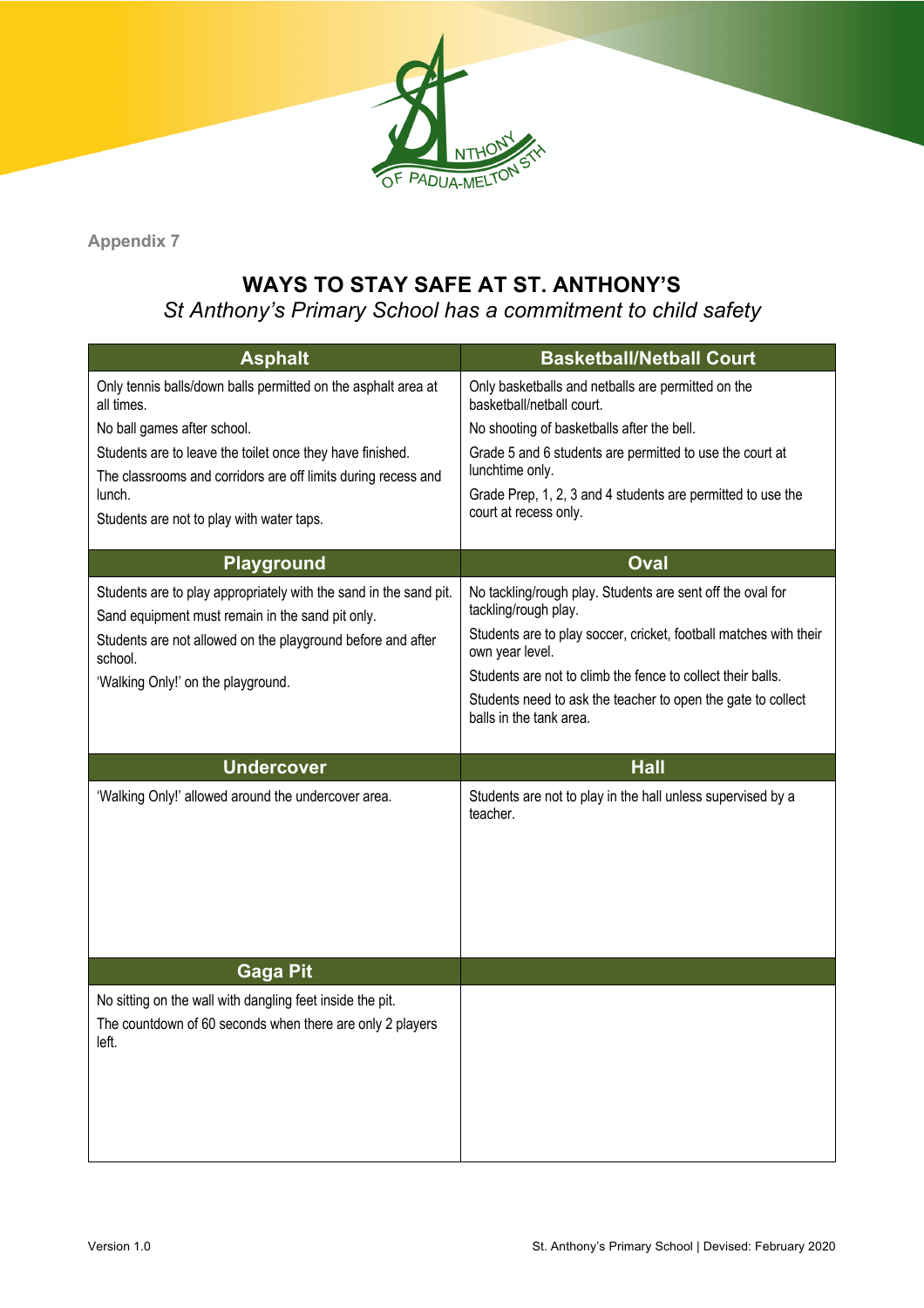#### **Going to the Toilet**

• Students are to make sure they go to the toilet during recess/lunch.

#### **Bell Reminders**

- Students need to walk straight to their line when the bell rings.
- Teachers must remain on duty until the second bell.

#### **Wet Day / Extreme Heat Duty**

During times of wet weather or extreme heat, students will play and be supervised in their classrooms. The use of technology is prohibited unless strict supervision from a teacher.

#### **School Grounds**

Parents are asked to exercise extreme caution when driving into the school and Parish Centre driveway during the hours of 8:00am – 9:15am and 3:15pm – 4:00pm or at any time the students are present in the area, as it poses safety concerns. The Parish Centre driveway is only open from 3:15pm – 4:00pm for pickups (Outside School Hours Club until 6:30pm).

#### **School Crossings**

There are two School Crossings, which St. Anthony's children may use: one is Exford Road, near Melton South Primary School and one is Wilson Road, opposite St. Anthony's. These are supervised between the hours of 8:00 and 9:00 in the morning and 3:00 and 4:00 in the afternoon. The supervision stops promptly at 9:00am and 4:00pm.

#### **Wilson Road Duty**

All entries and exits to the school will be locked at 3.35pm. Parents and students are expected to leave the school premises before this time.

#### **Exford Road Duty**

Parent's pick up students from the Big Green Gates beside the Hall. Any unaccompanied students must walk around using the designated yellow line.

#### **Sun Smart Policy**

It is also expected that students and teachers follow the sun smart Policy, and wear hats whilst on duty during Term 1 and Term 4.